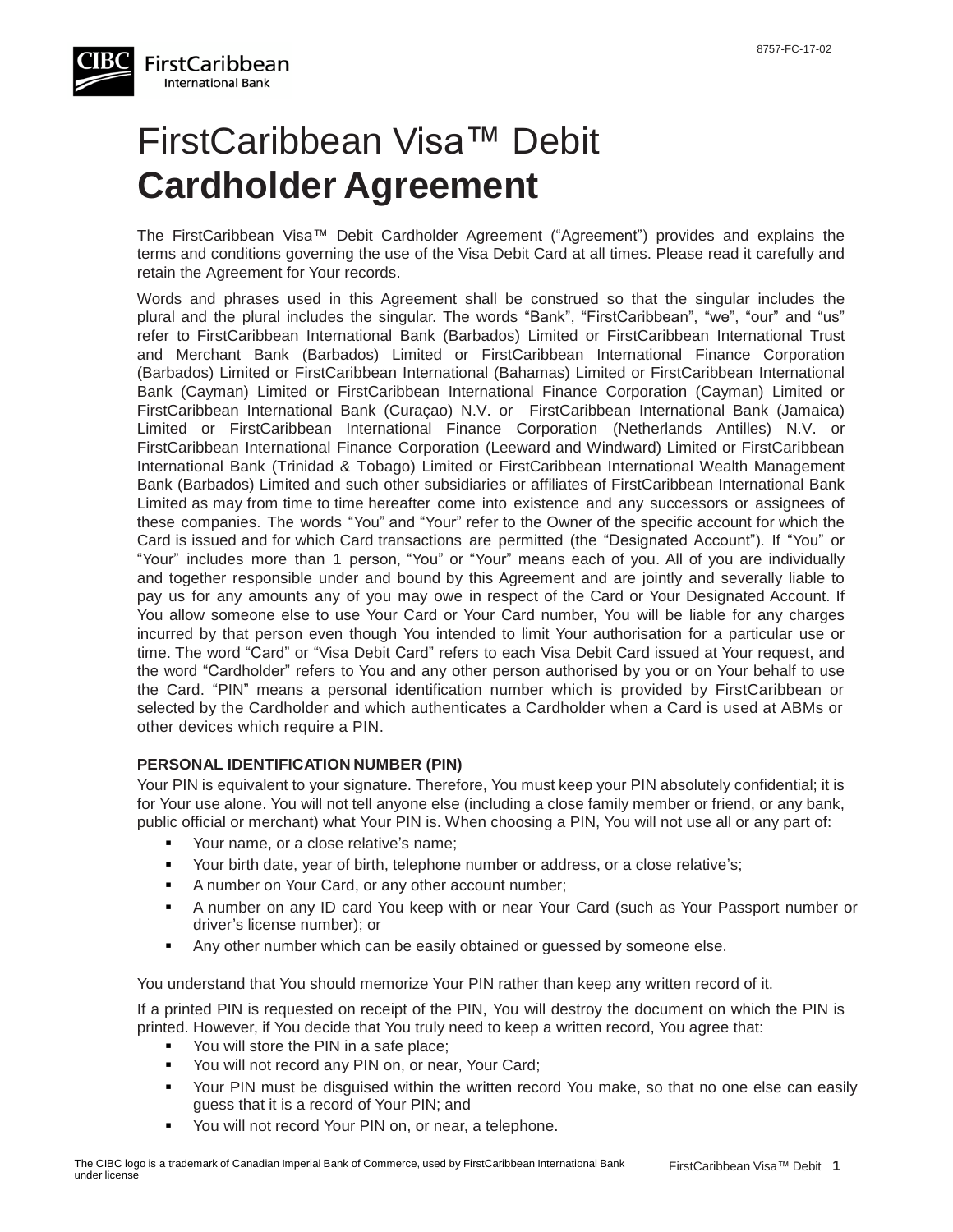

In the event that You know or suspect that someone else knows Your PIN, You must change Your PIN immediately, and contact us by telephone.

If You fail to comply with any obligation in the Section entitled "Personal Identification Number (PIN)" and someone other than You makes any PIN-based Transactions on Your Designated Account, You will be liable for those Transactions and any interest, fees and losses incurred, to the maximum extent permitted by law. This applies regardless of whether: (i) the Transactions occurred after a Card was lost or stolen; or

(ii) the Transactions were authorised by You or not.

#### **USE OF CARDS**

You will ensure that each Card is signed immediately upon receipt and will take every reasonable precaution to keep it safe. This Card is not a credit card and its issuance does not entitle You to overdraw Your Designated Account or otherwise obtain credit from us. You understand that the dollar amount and associated fees of purchases with this Card will be deducted from Your Designated Account. You understand that by activating and using Your Card, You agree to accept and irrevocably honour any and all terms and conditions set out in this Agreement. The Card(s) is our property and we may in our sole discretion refuse to reissue or replace Your Card at any time. You will not use Your Card for any illegal, improper or unlawful purpose. We reserve the right to refuse our authorisation for certain types of transactions as determined by us. You agree and accept that the use of the Card will be at all times subject to statutory restrictions, and/ or regulations that any regulatory authority may impose. You acknowledge and accept that any transaction that FirstCaribbean, in its sole discretion, considers to be in breach of any statutory restrictions, regulations, procedures, suspicious and/or illegal activity or use of the Card for an illegal, improper or unlawful purpose, will be declined.

Once You have sufficient funds in Your Designated Account, Your Card(s) may be used for the purchases/ services mentioned below, but not to exceed the daily transaction limits. Should You require a higher maximum daily limit for a special circumstance, please contact us. From time to time there may be exceptions to the daily transaction limits due to security procedures or local interchange restrictions. You can access Your Designated Account through the following Banking Channels (where available):

• Designated Automated Teller Machines ("ATM");

• Debit Point of Sale (POS) Terminals that display the VISA and VISA Electron symbols or any other system that we may designate from time to time for purchase transactions paid using Your Card;

• FirstCaribbean Online Banking.

You authorise us to accept any of Your instructions, using any of the delivery channels outlined above, as if those instructions were given in writing; e.g. instructions to make bill payments, transfer funds between accounts, complete foreign exchange transactions i.e. drafts, wires etc. or any other banking service offered by us from time to time.

#### **TRANSACTION LIMITS**

We may establish and change limits, dollar or otherwise, from time to time, on the various transactions which may be available, without prior notice to You. Under certain circumstances, such as system down time, transactions may be further limited. Cumulative limits (e.g. daily, weekly or per transaction) vary from country to country and notice is provided in a readily available place in our branches or such other means as designated by us.

### **CONTACTLESS TRANSACTIONS**

This Agreement applies to contactless transactions. We and/or participating merchants may, in our discretion, establish a maximum transaction limit from time to time for contactless transactions. As a result, You may need to use your physical Card to complete a transaction if You exceed these limits, even if Your Designated Account has sufficient funds.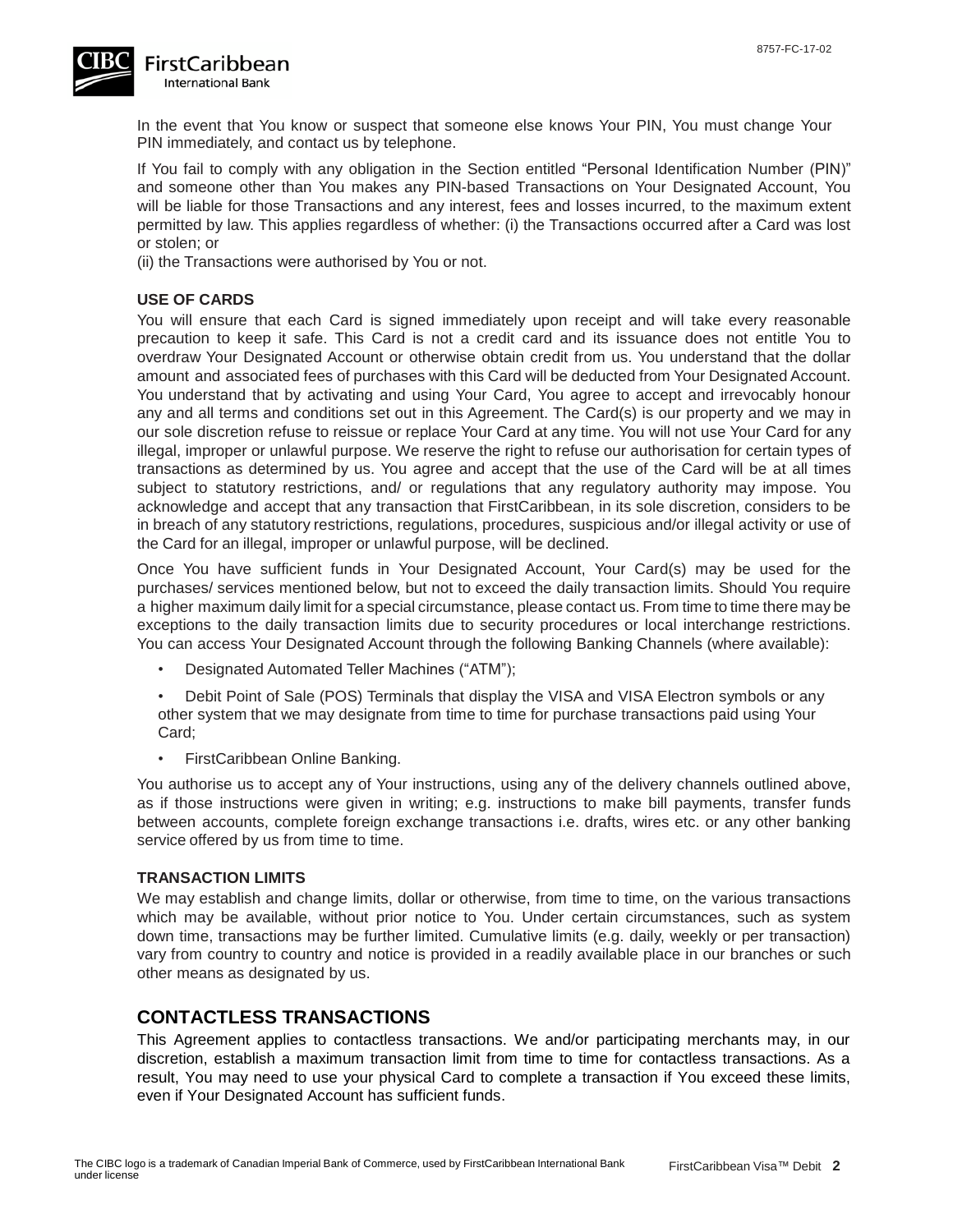

## **FirstCaribbean**

International Bank

#### **TRANSACTION CHARGES AND FEES**

The Bank may impose such fees and charges in respect of its services in connection with Your Designated Account and such other services, products or agreements as are agreed with You in writing from time to time. In the absence of any such agreed fees and charges, the Bank may impose its customary fees and charges. The Bank may vary at its sole discretion the amount and the way of calculating those customary fees and charges by mailing a notice to You (or otherwise publishing it). Any such variations shall take effect as between You and the Bank thirty (30) calendar days after such variations have been made and You will be deemed to have accepted the variations if You use Your Card or access Your Designated Account in any way after the effective date as stated herein. The Bank may (without any notice) debit all fees and charges due by You from Your Designated Account, irrespective of whether the fees and charges due relate to or result from any such account. All payments by You under this Clause shall be made free of withholding or deduction on account of tax or other charges.

You shall pay to the Bank all reasonable costs and expenses (including legal fees on a full indemnity basis) Incurred by the Bank in connection with:

- (i) Your Designated Account, agreement, banking services using the Card (whether imposed by other financial institutions) or transaction between You and the Bank, as well as any other relationship, whether contractual or non-contractual, between You and the Bank;
- (ii) the exercise and preservation of the Bank's rights under any agreement and the Agreement; or
- (iii) any legal proceedings or disputes between You and a third party where the Bank is or becomes involved.

You shall on first demand indemnify the Bank against any liability, cost or expense it incurs in respect of any payment on account of tax or any other liability to tax (not being tax on the Bank's overall net income) or in respect of any stamp duty, registration and similar tax incurred by the Bank in connection with Your Designated Account, agreement, or transaction using the Card or other relationship between You and the Bank.

#### **FOREIGN CURRENCY TRANSACTIONS**

All Card transactions completed in a currency other than the currency of the Card will be converted and posted to the statement in the currency of the Card. This includes debit and credit vouchers.

Foreign currency transactions (including both debits purchases and cash advances) and credits (returns) to your Card account will be converted to the currency of the Card at the foreign exchange rate equal to the rate determined on our behalf by Visa International Inc, plus a percentage mark-up as may be determined by the Bank from time to time, on the date a transaction is debited or credited to the Card account. The exchange rate at the date of conversion may be different from the exchange rate in effect on the date the transaction was made.

We will not assume any risk associated with foreign currency exchange gains or losses from crosscurrency conversions resulting from your use of the Card. Any gains made or any losses incurred by you in connection with foreign currency transactions because of currency rate fluctuations between the date a debit is posted and the date any subsequent credit is posted to your Card are for your account and shall be payable to or by you (as the case may be).

All Foreign Currency Transactions are subject to foreign exchange controls where applicable You are responsible for ensuring that Your foreign spending with the Card is in compliance with national Central Bank Regulations, and You understand that failure to comply can result in the immediate withdrawal of Your Card.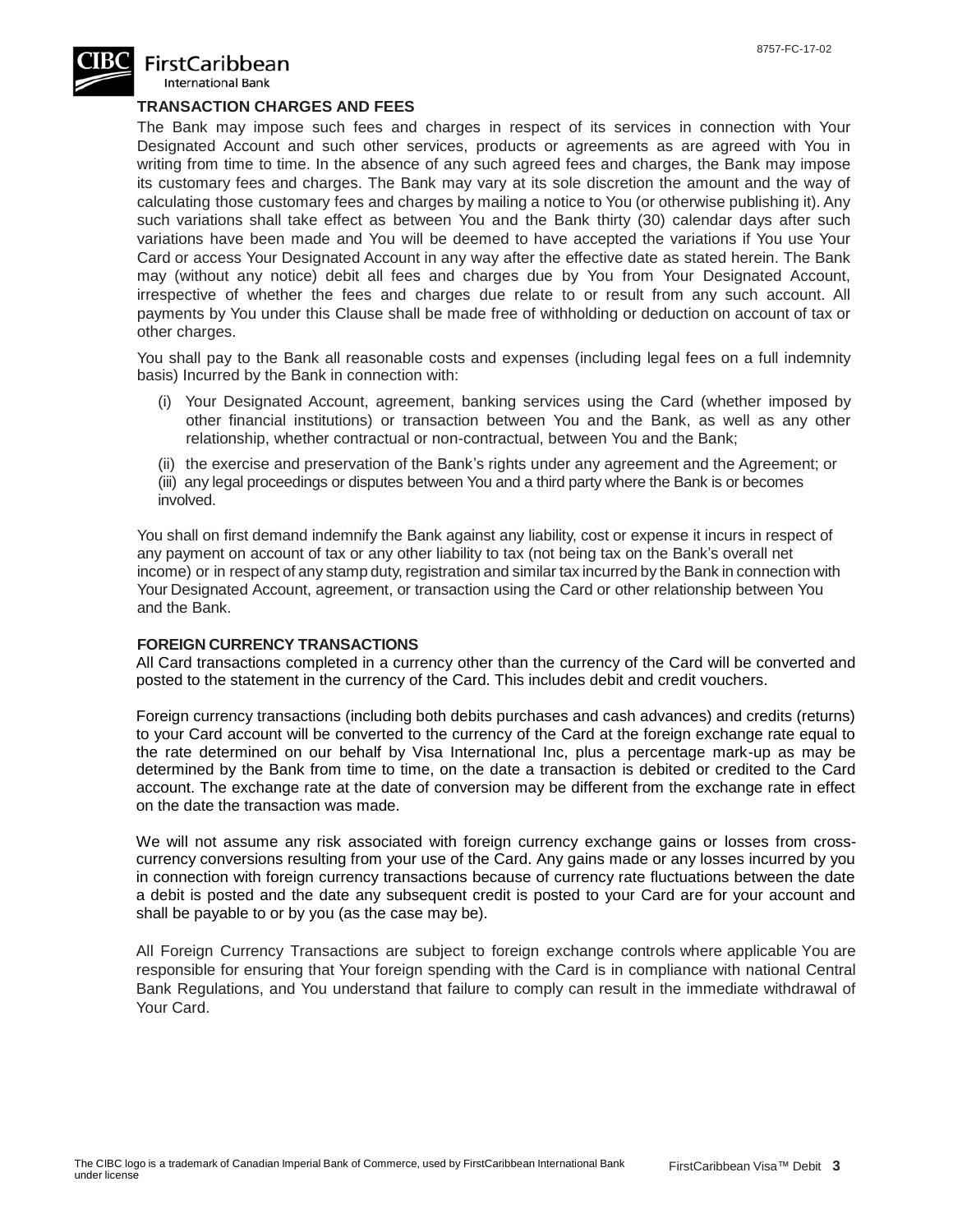

#### **STATEMENTS AND BANK RECORDS; CONCLUSIVE EVIDENCE**

You shall:

- (i) promptly examine any statement, confirmation or advice, whether in written, oral or electronic form supplied by the Bank to You ("Statement"), either sent by mail, facsimile or through electronic banking or electronic mail;
- (ii) and shall notify the Bank in writing of any error or omission as soon as possible, but not later than thirty (30) Business Days after You are deemed to have received the Statement.

If You have not informed the Bank in writing of any error or omission contained in any Statement, within thirty (30) Business Days from the date on which You are deemed to have received the relevant Statement in accordance with the provisions of this Clause, You shall be deemed to have:

- (i) confirmed the correctness and accuracy of the contents of any such Statement; and
- (ii) waived Your right to claim any damages and to bring an action against the Bank in respect of any error or omission which could have been brought to the attention of the Bank within said time frame.

Without prejudice to the provisions of this Clause and the Bank's rights and remedies, on Your failure to meet Your obligations pursuant to sub clauses (i) and (ii) above, if You do not receive a Statement within thirty (30) Business Days of the date on which You should ordinarily expect to receive such a Statement, You shall immediately notify the Bank and request a copy.

#### **LOSS, THEFT OR UNAUTHORISED USE OF CARD**

You will immediately notify us about the loss, theft or suspicion of unauthorised use of the Card and/or PIN. If, there is unauthorised use of the Card or the Card and/or PIN is lost or stolen, subject to the applicable laws within the country in which the Card and/ or PIN were issued, you will be liable for all debts, withdrawals, charges and account activity resulting from their use until You have told us that they have been lost or stolen. We may take whatever steps we consider necessary in order to recover the Card including reporting the lost or stolen Card to the appropriate authorities to facilitate card recovery. If You have previously authorised someone to use the Card, and have subsequently withdrawn Your authorisation, You will continue to be liable for all debts, withdrawals, charges and account activity resulting from its use until the Card has been surrendered to the Bank.

#### **NO LIABILITY**

The Bank shall not be liable towards You for any action or omission in respect of Your Designated Account, banking services, transaction using the Card under the Agreement, except in case of gross negligence or willful misconduct. Notwithstanding the above the Bank shall not be not liable for any damages, costs and expenses incurred by You, which directly or indirectly results from the banking channels or banking services not being wholly or partially available because of technical, hardware or software interruptions or failures.

Notwithstanding the above, the Bank shall not be liable for any consequential losses, damages or loss of profit to You, notwithstanding that You may have advised the Bank of the possibility of such loss or damage.

All claims or disputes between You and a merchant, including Your rights to compensation or any offsetting rights necessary shall be settled directly by You and such merchant. However, You may contact us to discuss disputes You may have with a merchant or with us with respect to a Transaction on Your Statement, although we are not obliged to take any action for merchant disputes unless required to do so by law.

We are not liable if a merchant or ATM does not accept the Card at any time. Where a merchant becomes liable to make any refund to You, we will credit Your Designated Account with the refunded amount only on our receipt of a properlyissued credit voucher or other appropriate verification or authorisation of the refund.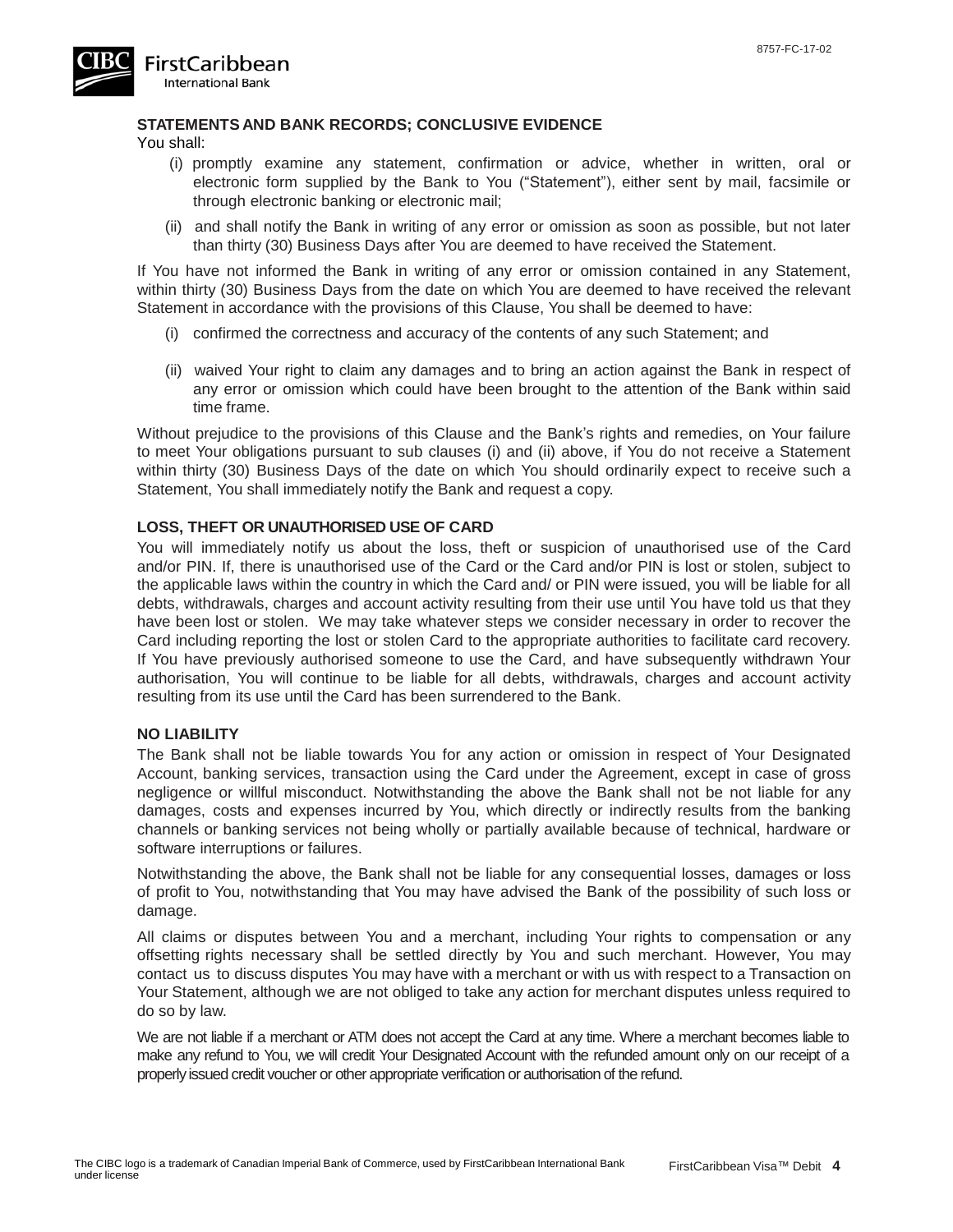

# **FirstCaribbean**

**International Bank** 

We are not responsible for Your acts or omissions, or those of any third party. Furthermore, FirstCaribbean shall in no way be liable for any accident, act of aggression, theft, loss or damage You may suffer while using ATM, whether You are on our or other premises.

We are not liable if You have insufficient funds to cover Your requests on Your Designated Account.

If Your Card, handwritten signature or PIN is used for a POS Transaction, the Bank is in no way responsible for the quality or non-receipt of the goods or services.

You are responsible for any errors that result from You having incorrectly provided to or selected from us, any account number, dollar amount or other information required for the operation of the service.

We may, at our sole discretion and without prior notice to You, refuse a request for authorisation of any Visa Debit Card transaction, and may notify third parties of such refusal as we think necessary. In exercising such discretion, we may take into account in calculating the funds available, any funds, which we may decide, have been credited or debited to Your Designated Account or result from suspicious and/or illegal transactions. We may refuse to honour any payment and/or funds transfer request if there are insufficient funds in Your Designated Account, suspicious and/or illegal activity or misuse of Your Designated Account. We may place a hold on Your Designated Account or ATM deposits or a deposit at any of our branches, pending verification.

In addition, the Bank will not be liable for any loss whatsoever in the event the Bank is prevented from providing the banking services to You, due to and caused by or resulting from any cause beyond the Bank's reasonable control, such as but not limited to:

- (i) a legal enactment, decree or moratorium or any regulation, rule, practice or guideline of a public authority (de jure or de facto) (including, without limitation, exchange control or currency restrictions and taxes, levies or imposts applicable to any Account balance (or part of it) attributable to the Customer), and the Bank does not need to perform any obligation which might be in breach of any of the foregoing; or
- (ii) an intervention of a public authority (de jure or de facto), an act of nationalisation, confiscation or expropriation, an act of war, a violent or armed action or inaction; or

(iii) a failure of a payment or communications system, a power failure, a breakdown of equipment, a software malfunction or a deficiency in a software program; or

(iv) a strike, a lock-out, a boycott, a blockade by or amongst the staff of the Bank or any other person; or

(v) a disaster (whether natural or manmade).

#### **INDEMNITY CLAUSE**

You must indemnify the Bank and hold the Bank harmless from and against any and all damages, costs and expenses, including lost profits, resulting from any performance or Your failure to perform under the Agreement, including, but not limited to any breach by You under the Agreement, Your violation of any applicable law, any failure to maintain the safety of Your PIN or any third party claims arising out of or relating to any performance, Your failure to perform under the Agreement, including but not limited to:

The misuse of the Card and/or PIN by You;

• Any misrepresentation with respect to or any breach or non-fulfillment by You, of any of the terms, conditions, and provisions of this Agreement;

- The failure to properly use the Card and/or PIN in accordance herewith; or
- Any other act or omission with respect to use of the Card and/or PIN by You, resulting in claims against or damages or liability to us; together with all judgments, costs, legal and other reasonable expenses resulting from or incidental to any of the above.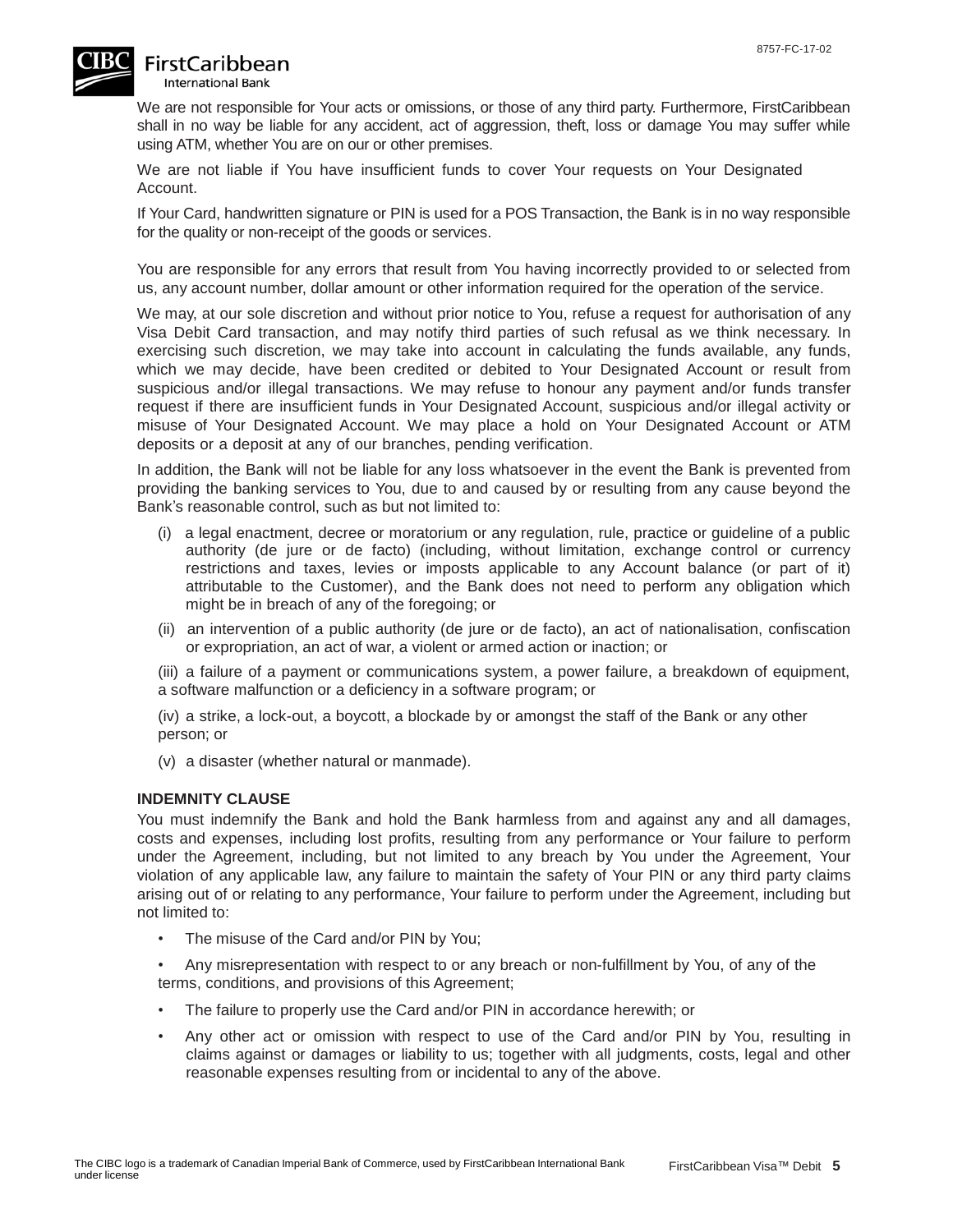

#### **TERMINATION OF AGREEMENT**

You may cancel this Agreement by informing us in writing that You want to do so and securely disposing of all Cards issued on Your Designated Account by cutting through the magnetic strip and expiration date. We may, without liability to You and without affecting Your liability to us for previous Card transactions, decline to make further charges against Your Designated Account and revoke the Card(s), which remain the property of the Bank and which You agree to surrender upon demand and not transfer to any third party. If we hire an attorney to enforce any right or remedy hereunder or to assist in collecting any amount due hereunder, You agree to pay our reasonable attorneys' fees and other costs and expenses incurred in connection therewith.

#### **AMENDMENTS TO THE AGREEMENT**

The Bank may from time to time amend the Agreement and such amendment shall take effect as between You and the Bank thirty (30) calendar days after such modifications have been made. You will be deemed to have accepted the variations if You use Your Card or access Your Designated Account in any way after the effective date as stated herein. Modifications and amendments of the Agreement (inclusive of fees and charges) shall at all times be available at the Bank's branches or on the website of the Bank or can be obtained at all times from the Bank at Your request. Where an amendment is a result of a legal or regulatory requirement applicable to the Bank, such amendment shall come into effect as and when required by the applicable law or regulation.